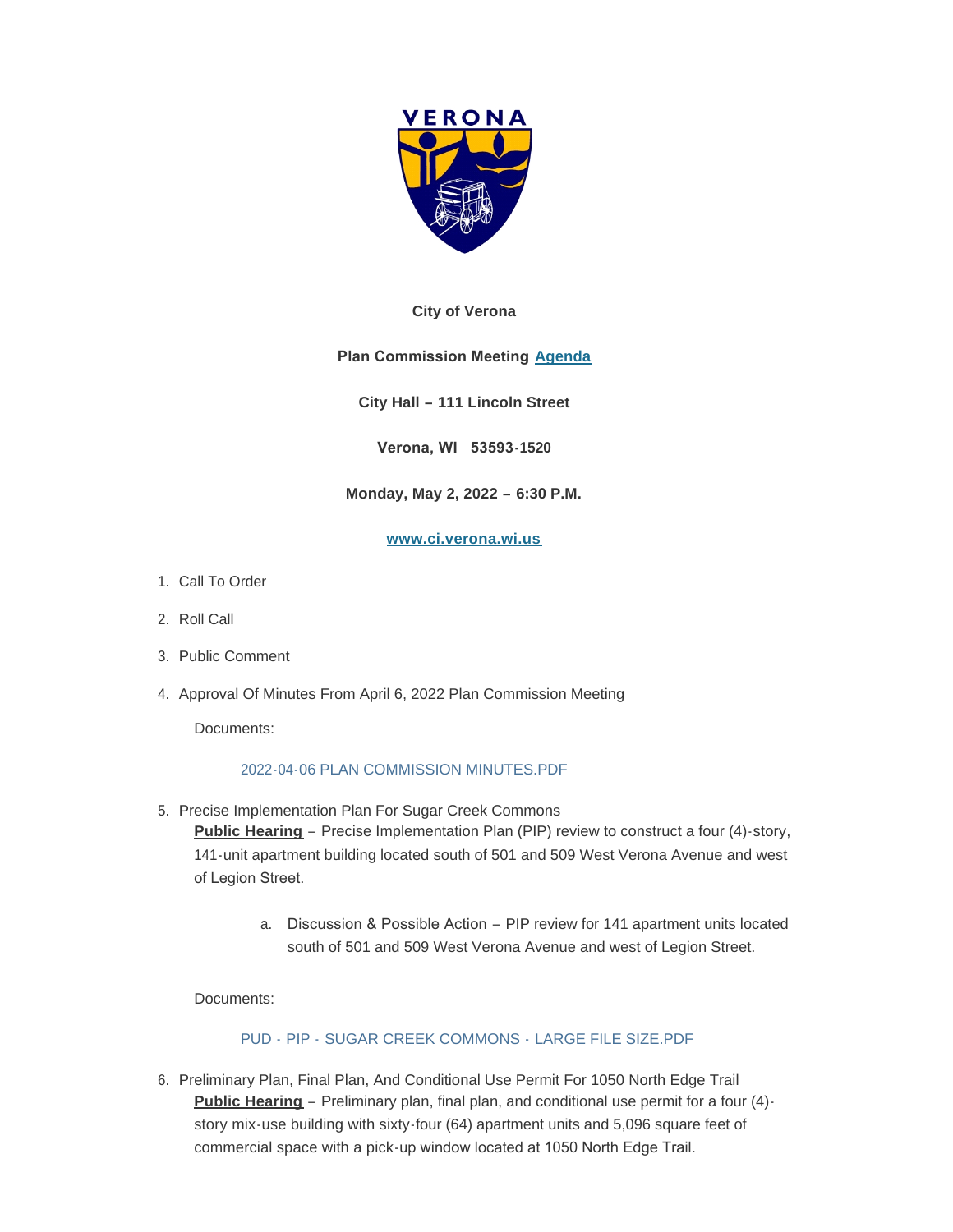- 1. Discussion & Possible Action Preliminary and final plan review for a four (4)-story mixed-use building with sixty-four (64) apartment units and 5,096 square feet of commercial space located at 1050 North Edge Trail.
- 2. Discussion & Possible Action Conditional use permit for an apartment above ground floor as part of a mixed-use located at 1050 North Edge Trail.
- 3. Discussion & Possible Action Conditional use permit for a pick-up window located at 1050 North Edge Trail.

Documents:

## CUP PD - MONKS - [LARGE FILE SIZE.PDF](http://www.ci.verona.wi.us/AgendaCenter/ViewFile/Item/142?fileID=3005)

7. Site Plan For 1080 Arrowhead Way

Discussion & Possible Action – Site plan review to construct a two (2)-story 164,000 square foot manufacturing building located south of John P. Livesey Boulevard and west of Arrowhead Way.

Documents:

# SITE PLAN - [ARROWHEAD MANUFACTURING.PDF](http://www.ci.verona.wi.us/AgendaCenter/ViewFile/Item/143?fileID=3003)

8. Site Plan For 220 Keenan Court

Discussion & Possible Action - Site plan review to construct a 6,100 square foot multitenant commercial building at 220 Keenan Court.

Documents:

## SITE PLAN - [220 KEENAN COURT.PDF](http://www.ci.verona.wi.us/AgendaCenter/ViewFile/Item/144?fileID=3004)

- 9. Reports And Comments From The Planning Department a. Update on development projects.
- 10. Adjournment

Luke Diaz

Chairperson

Posted: Verona City Hall,

Verona Public Library,

Miller's Market